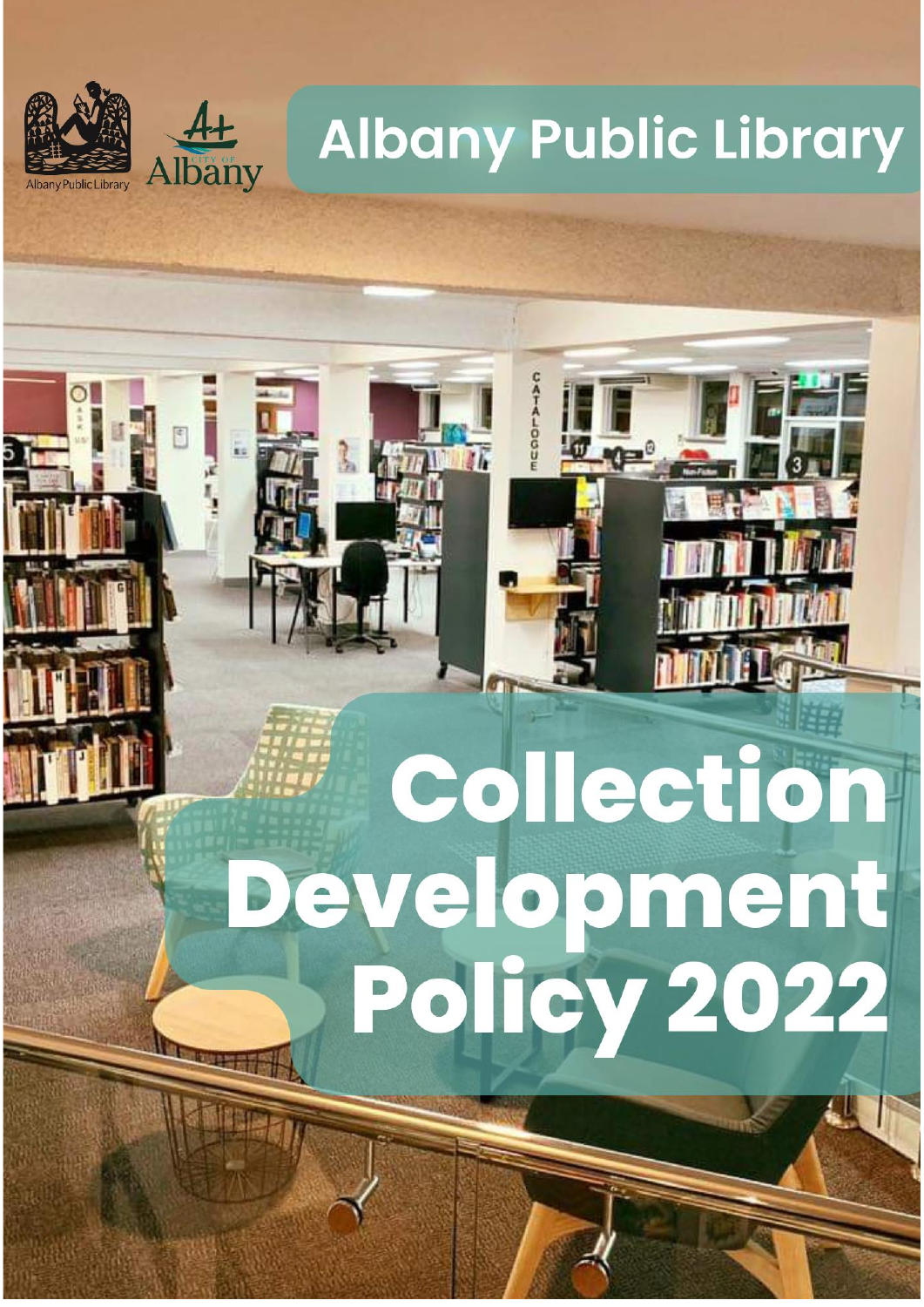# **Albany Public Library- Collection Development Policy**

| <b>RESOURCE SHARING</b> | .8 |
|-------------------------|----|
|                         |    |
|                         |    |
|                         |    |
|                         |    |
|                         |    |
|                         |    |
|                         |    |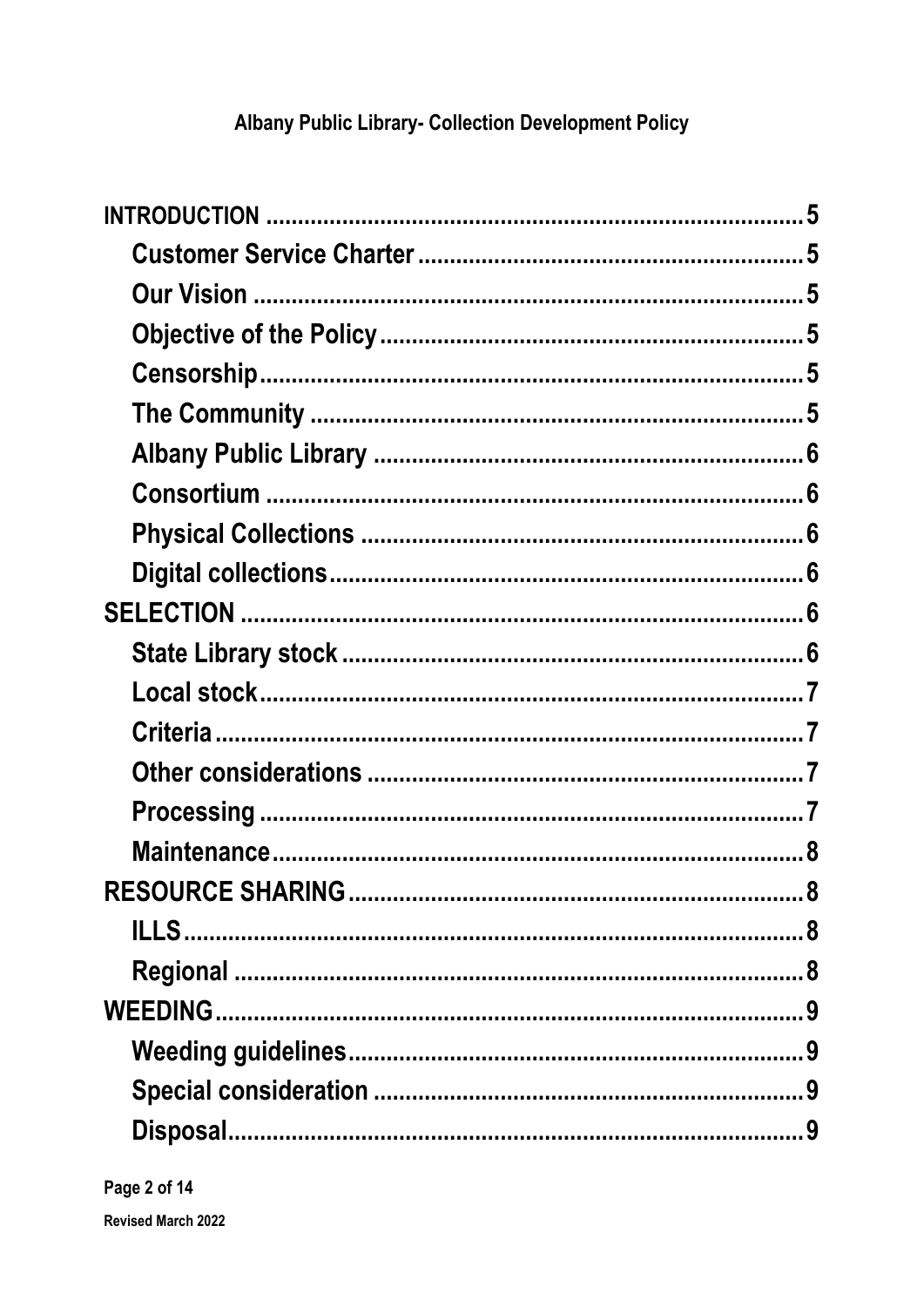| Page 3 of 14 |  |
|--------------|--|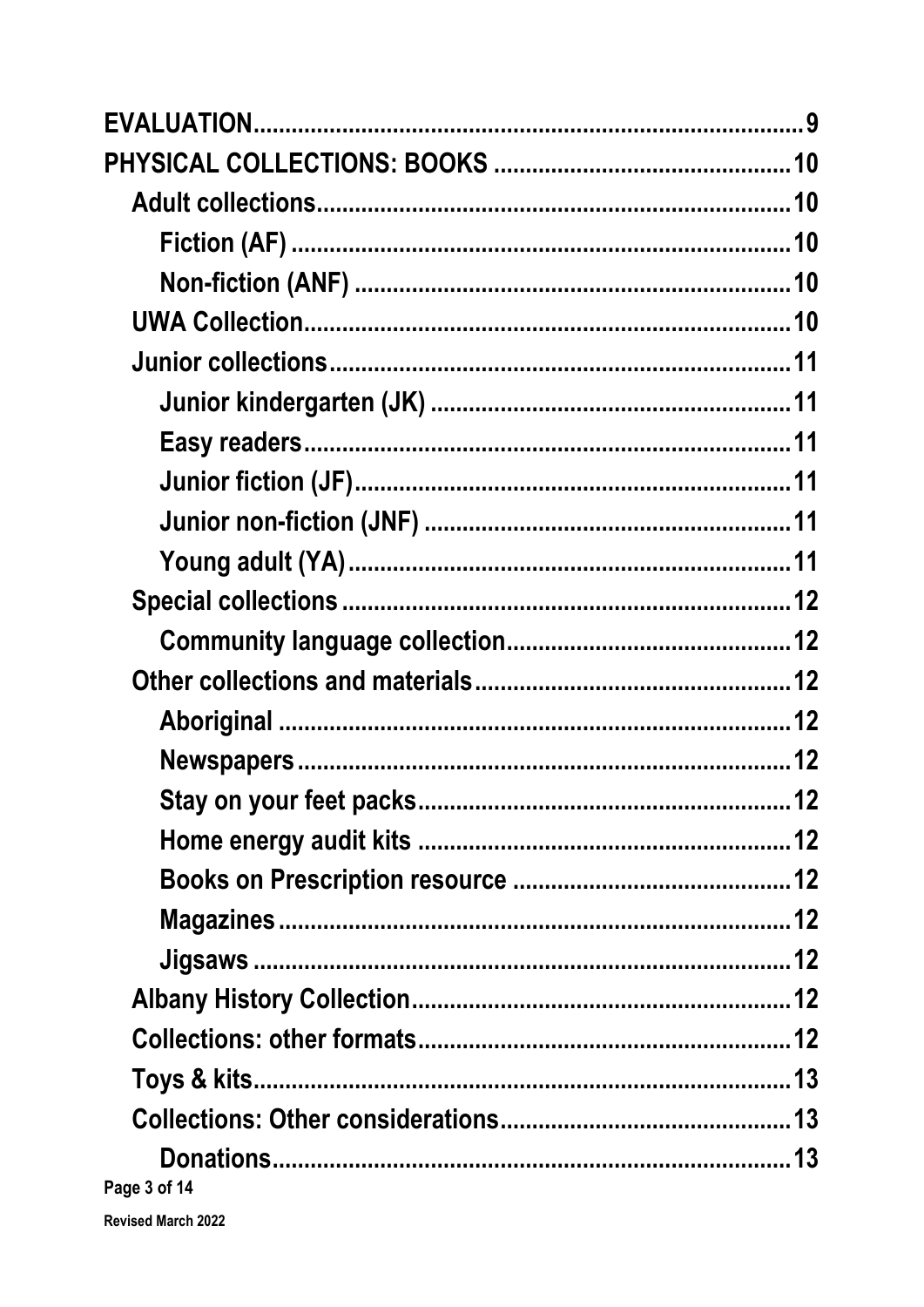| REVIEW OF COLLECTION DEVELOPMENT POLICY  14 |  |
|---------------------------------------------|--|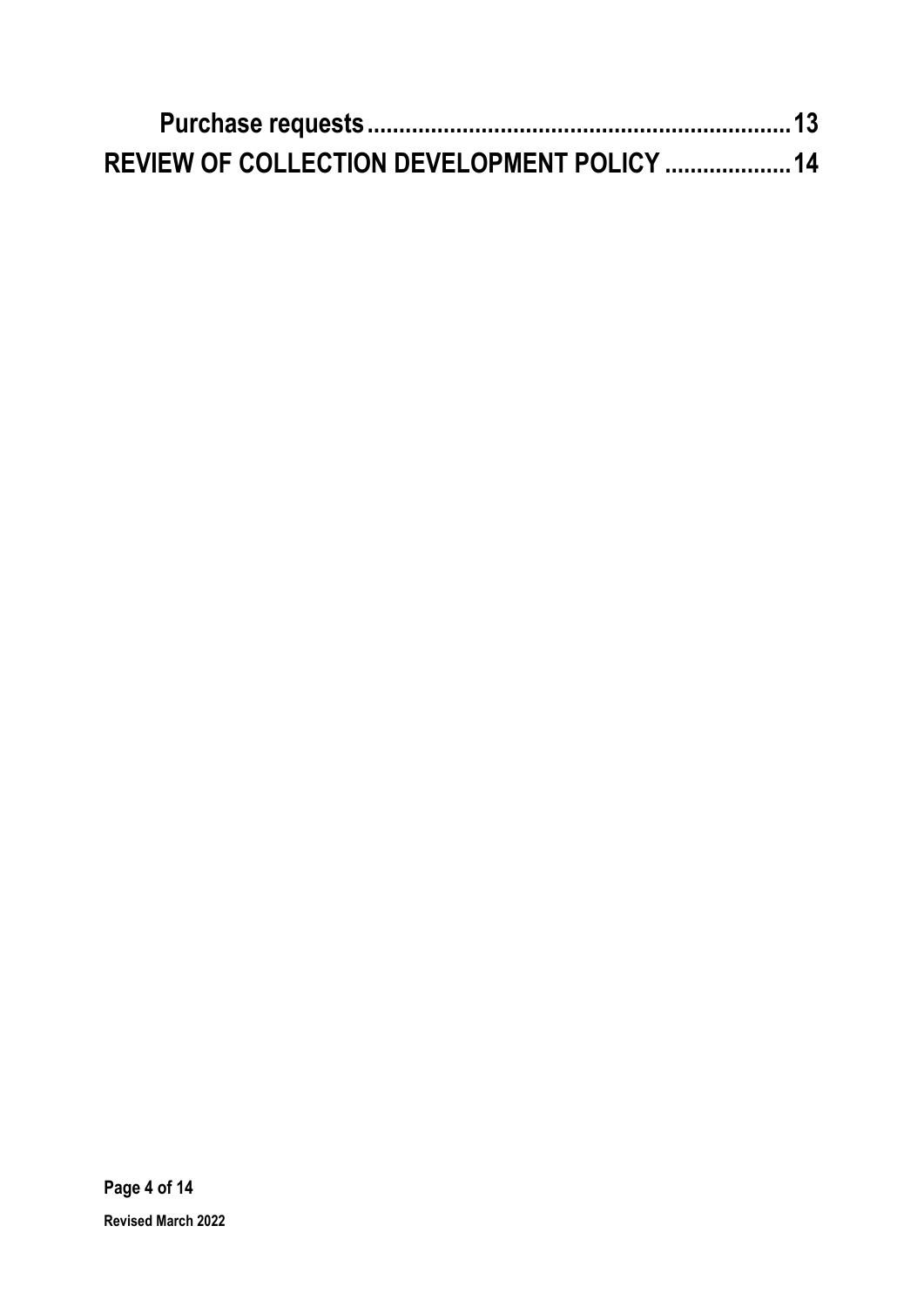# **CollectionDevelopmentPolicy**

#### <span id="page-4-0"></span>**INTRODUCTION**

#### <span id="page-4-1"></span>Customer Service Charter

**Part of maintaining our reputation as a treasured public institution is the provision of quality customer service. To this end, and to support the City of Albany's vision "to be Western Australia's most sought after and unique regional City to live, work and visit", the Albany Public Library has created a Customer Service Charter. This charter enshrines our commitment to our community and the Library vision.**

#### <span id="page-4-2"></span>Our Vision

To be a Library committed to –

- Creating an engaging, accessible and inspiring "home away from home" a physical and virtual 'community hub'.
- Being a place that celebrates knowledge and learning; and provides life-long learning opportunities
- Providing a safe, inclusive and stress free space for all the community
- Collaborating and building strong partnerships within the wider community
- Collecting and preserving our social and documentary heritage for current and future generations.

#### <span id="page-4-3"></span>Objective of the Policy

The policy provides a framework for the selection, maintenance, weeding and evaluation of the Albany Public Library's collection.

This Collection Development Policy ensures the Albany Public Library's collection remains vibrant, informative, current, inclusive and sustainable.

#### <span id="page-4-4"></span>**Censorship**

Public Library collections reflect a balance of views and perspectives without seeking to promote or discourage particular viewpoints. The Albany Public Library's collections reflect the diversity of the community and aim to be as inclusive as possible. Providing materials do not breach federal and state government laws, the Library will not censor material.

#### <span id="page-4-5"></span>The Community

The City of Albany is a port city in the great Southern region of Western Australia. Albany is the oldest colonial settlement in Western Australia, located 408km south of Perth. Known for its beautiful beaches and coastline it also has a rich Aboriginal heritage. Albany's connection

#### **Page 5 of 14**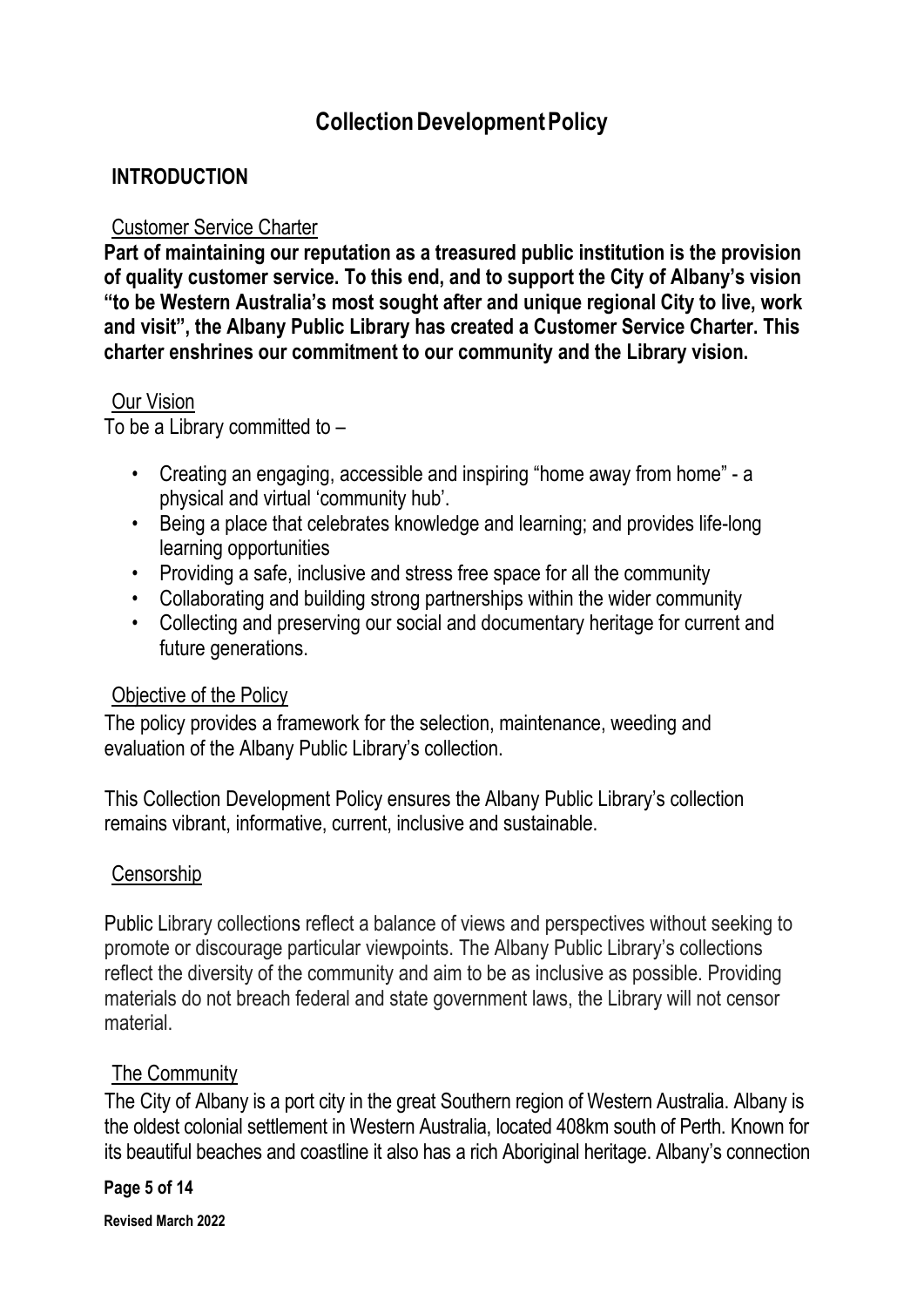to the ANZAC story is recognized the world over as the last port that 40,000 service men and women saw before leaving for Egypt and Gallipoli. In 2020 the urban population of Albany, estimated by the ABS, was 38 296.

#### <span id="page-5-0"></span>Albany Public Library

<span id="page-5-1"></span>In addition to the main Library, a branch is located at Wellstead, 100 km northeast of Albany. The Albany Public Library currently manages two self-service micro-libraries located at the Beryl Grant Community Centre and Albany Leisure and Aquatic Centre (ALAC)The micro-libraries are slated for yearly review to assess continuing suitability.

# **Consortium**

Southern WA Library Consortium is a network of libraries in southern Western Australia. The consortium expands shared access to Library resources and support. Fifteen libraries across 10 local government areas are involved including Albany, Wellstead, Broomehill, Tambellup, Cranbrook, Frankland, Denmark, Gnowangerup, Ongerup Jerramungup, Bremer Bay, Katanning, Kojonup, Mount Barker and Murray.

#### <span id="page-5-2"></span>Physical Collections

The Collection is composed of books, DVDs, audiobooks, magazines, kits, games and jigsaws. All collection items divide into age-appropriate categories, with the major segments being Adult, Young Adult, and Junior.

#### <span id="page-5-3"></span>Digital collections

There are many options available for internet users on the Library website. Through the State Library of Western Australia (SLWA) partnership, all Western Australian public libraries have access to large collections of eBooks, eAudiobooks, eMagazines and video streaming (Kanopy). These resources are available through subscription services where clients create an account using their Albany Library membership number.

A committee of Librarians throughout the state selects these digital collections. Suggestions for purchase of digital titles are available via the specific sites e.g. Borrowbox and Overdrive.

#### <span id="page-5-4"></span>**SELECTION**

#### <span id="page-5-5"></span>State Library stock

Western Australian public libraries have a close relationship with the State Library of Western Australia (SLWA.) Annual financial allocations from SLWA to each Library, based on the council area's population, allows for the purchase of stock, to build and maintain collections through Library suppliers. That stock arrives, partially shelf-ready, to

#### **Page 6 of 14**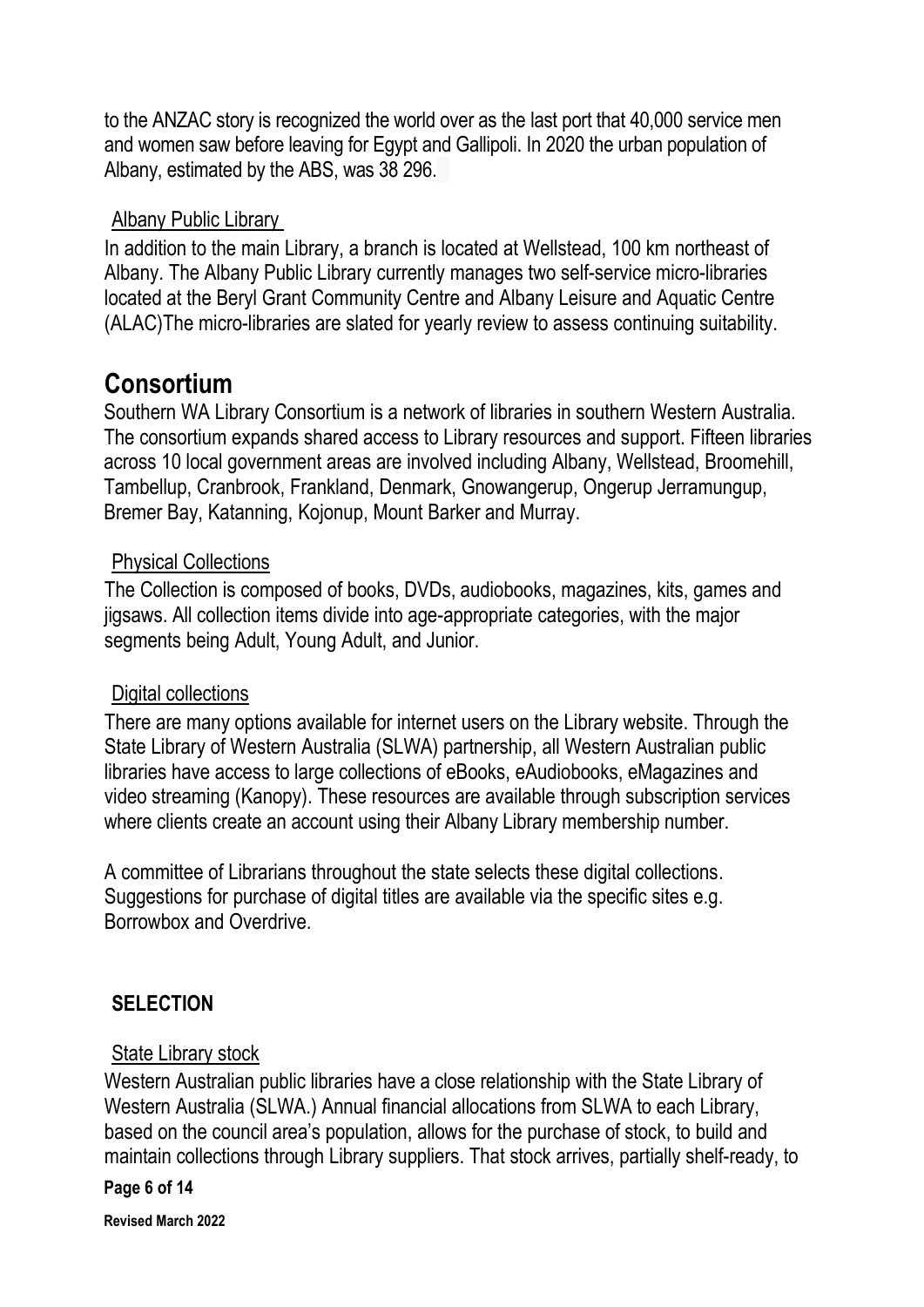each Library directly from the suppliers. Additional processing may be required on some items, which may include covering and spine labels.

Suppliers using profiles created by Librarians select stock regularly, divided into Adult Fiction, Adult Non-Fiction, and Junior in various formats including print books, DVD, audiobook (CD or MP3 disc), graphic novel, and large print.

#### <span id="page-6-0"></span>Local stock

Funds allocated by the City of Albany contribute to a significant portion of the Library's stock including: magazines, purchasing extra copies of popular items, items requested by clients and to fill gaps in the collection as needed.

#### <span id="page-6-1"></span>**Criteria**

Selection of stock takes into consideration a number of factors. While there will always be room for flexibility, selection will mainly be against the following criteria:

- The popularity of a title, author or series
- The usefulness and relevance of the title to Library clients
- The likelihood of the item being used
- The available formats
- The cost

To determine these factors the Librarians draw on their own expertise and knowledge, professional publications and reports generated from the Library catalogue.

#### <span id="page-6-2"></span>Other considerations

Special consideration includes:

- Content created by local authors and artists
- Australian, and particularly Western Australian content
- Award winners, shortlists for prizes, and other significant accolades

#### <span id="page-6-3"></span>Processing

Items selected through Supplier Direct arrive from the suppliers already partially processed. Staff at Albany Public Library finalise end processing including collectionspecific labels, covering and initializing the item on the Library's RFID system.

Before being available for loan, items purchased as local stock are fully processed. Processing includes cataloguing, covering, generating spine labels, encoding RFID tags, and applying any collection-specific labels. Collection labels can include:

#### **Page 7 of 14**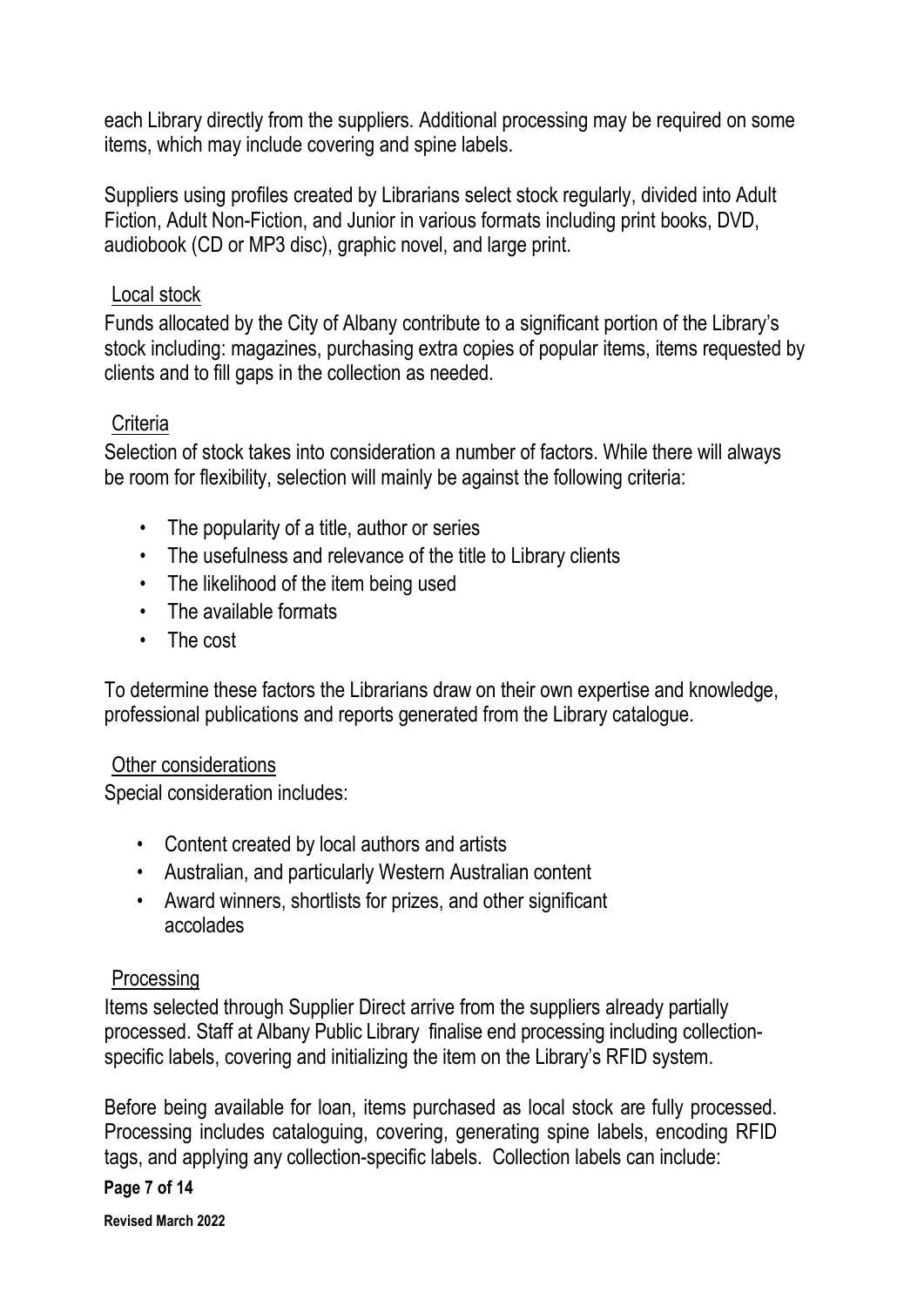- Genre labels for fiction books
- Format labels for DVDs and audiobooks
- Colored labels for junior kindergarten books
- Reading level for junior items

#### <span id="page-7-0"></span>**Maintenance**

All Library staff assess items that pass through the system. For damaged or worn items, staff will determine whether the item remains in circulation or needs repair. Patrons are also encouraged to draw the attention of staff to any damage to items

Library items undergo fair wear and tear. Issues such as loose or torn pages, cracked DVD covers, lightly scratched discs and other potentially fixable problems are repaired inhouse.

Damaged or worn beyond repair items are removed from the collection and replacements are considered.

## <span id="page-7-1"></span>**RESOURCE SHARING**

#### <span id="page-7-2"></span>ILLS

An arrangement with the State Library allows patrons to request items from other libraries through the Inter-Library Loan (ILL) system. Lending parameters are set by SLWA. These items include:

- All fiction and non-fiction titles over 12 months old
- DVDs required for education purposes and not available for purchase
- DVD series where extensiveness of series is cost-prohibitive
- Supply of Large Print and Audio for housebound customers
- Access to materials for people with disabilities
- Access to information for people from culturally and linguistically diverse (CALD) backgrounds

#### <span id="page-7-3"></span>**Regional**

The libraries who form part of the Southern WA Library Consortium can reserve and share items. These are:

- City of Albany: Albany Public Library and Wellstead Public Library
- Shire of Broomehill-Tambellup: Broomehill Library and Tambellup Library
- Shire of Cranbrook: Cranbrook Library and Frankland Library
- Shire of Denmark: Denmark Public Library
- . Shire of Gnowangerup: Gnowangerup Library and Ongerup Library
- Shire of Jerramungup: Bremer Bay Library and Jerramungup Library
- . Shire of Katanning: Katanning Library

#### **Page 8 of 14**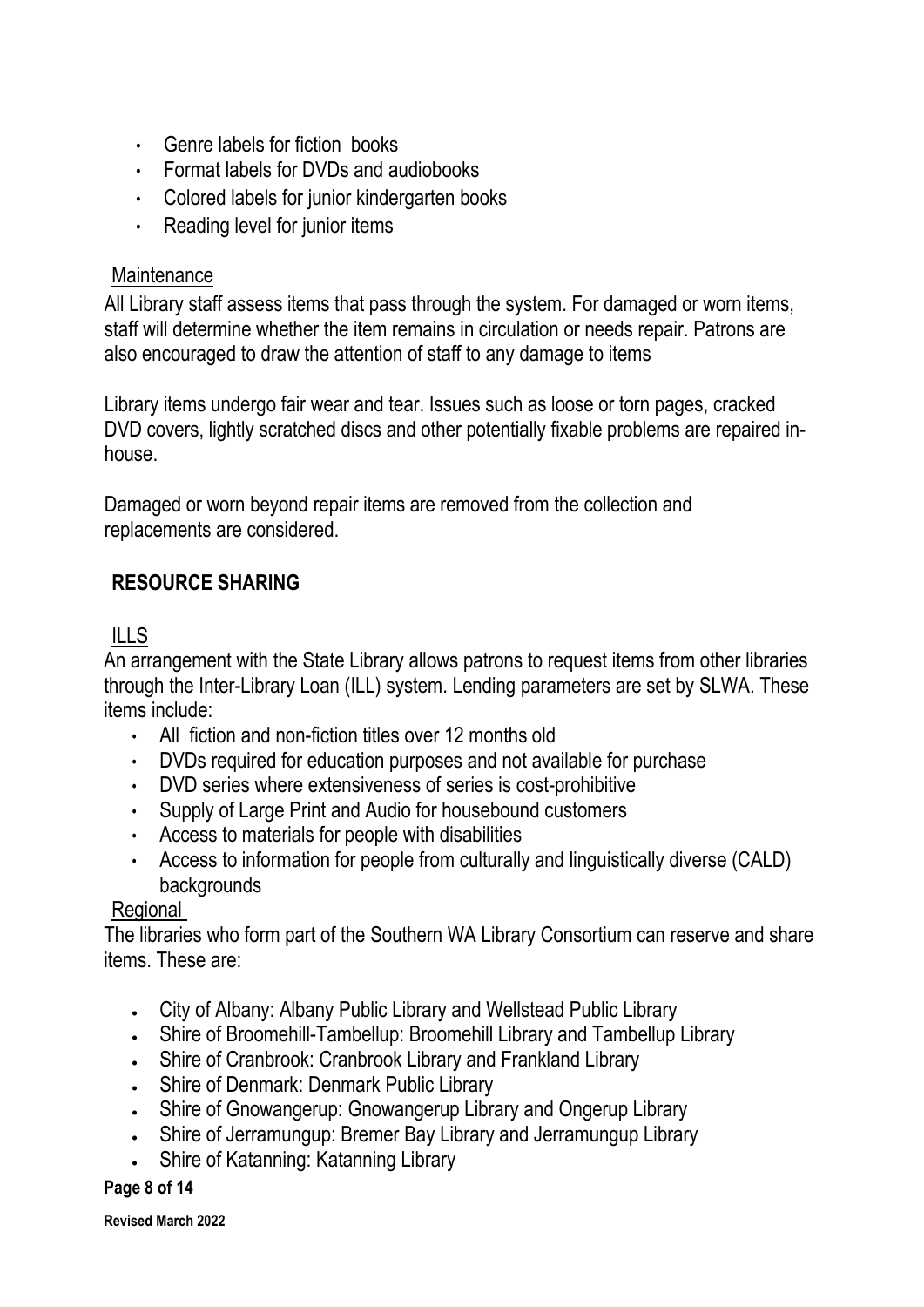- . Shire of Kojonup: Kojonup Library
- Shire of Murray: Murray Library
- Shire of Plantagenet: Mount Barker Public Library

#### <span id="page-8-0"></span>**WEEDING**

'Weeding' refers to the systematic deselection of stock from the shelves. Weeding ensures the shelves are not overstocked, maintains the relevance of the collection, allows sharing of resources with other locations and to make space for new items.

#### <span id="page-8-1"></span>Weeding guidelines

Library staff weed the collections. The criteria for deselection can change, but generally follow:

- Age and condition of the item
- Length of time since last loan
- Currency of information
- Presence of multiple copies in collection
- Adequate representation of the subject on shelves
- Need for space

#### <span id="page-8-2"></span>Special consideration

When weeding, Library staff will be conscious of the following criteria. Items generally retained:

- Have Indigenous content, or are by Indigenous authors or artists
- Have a heavy focus on the local area, particularly Albany and the Great Southern and surrounding areas
- Are hard to replace, such as out-of-print or rare books
- Considered classic, core parts of the collection.

#### <span id="page-8-3"></span>Disposal

Weeded items belong to the Albany Public Library and are redistributed, sold, sustainably disposed of, or recycled.

#### <span id="page-8-4"></span>**STOCKTAKE**

**Page 9 of 14** The purpose of a stocktake is to ensure that the Library Management System (LMS) accurately reflects holdings. Maintaining an accurate database of items and their location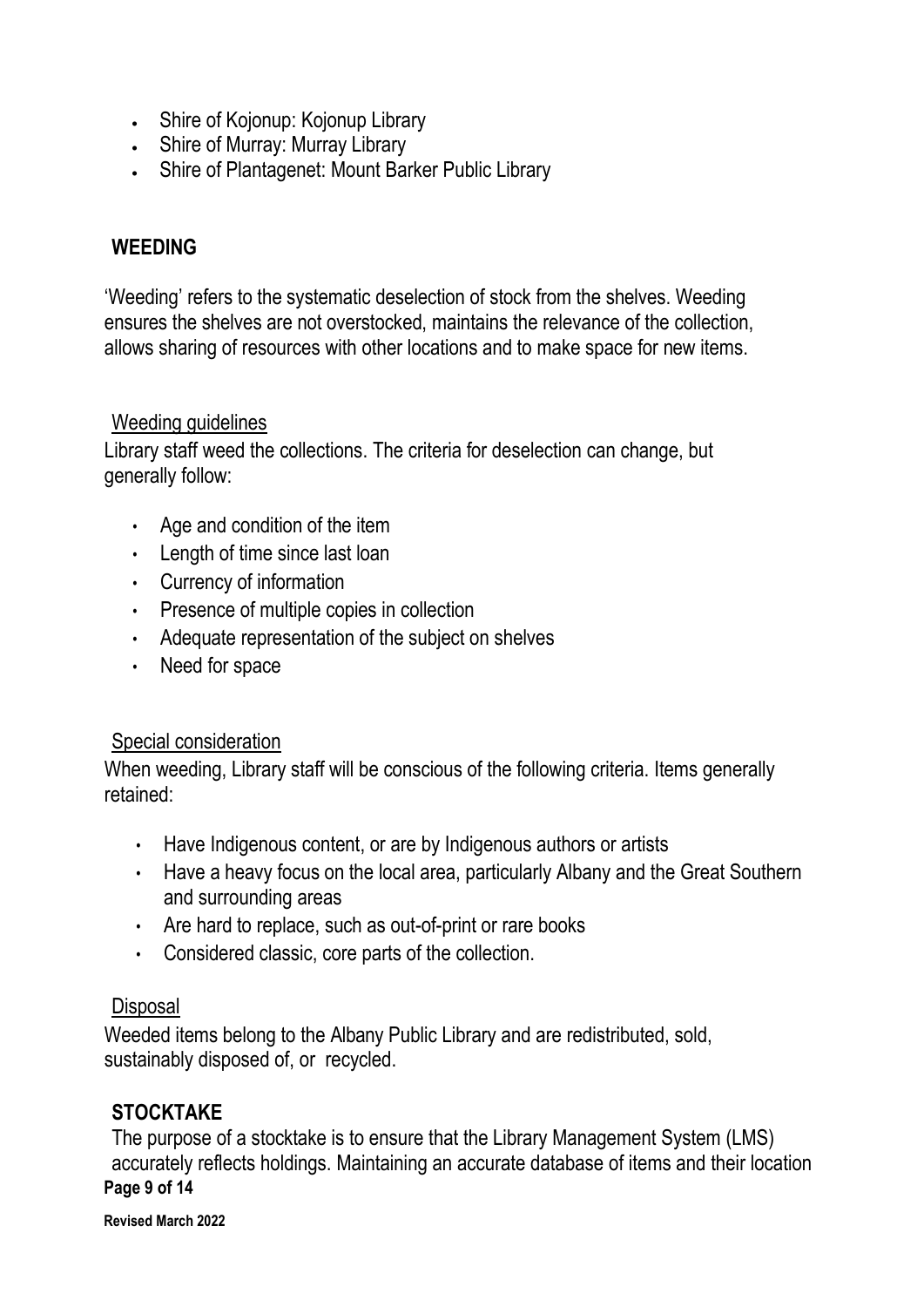assists the loaning and sharing of resources both locally, and within the State public library system**.**

Stocktakes occur once every three years.

#### **EVALUATION**

Collection evaluation happens on a regular basis. The Librarians evaluate the Collection for use, coverage, currency, popularity and gaps. Evaluation methods can include list checking for segments of the collection; for example, the shortlist for a literature prize, the top 100 Australian books, or current bestsellers.

## <span id="page-9-0"></span>**PHYSICAL COLLECTIONS: BOOKS**

#### <span id="page-9-1"></span>Adult collections

#### <span id="page-9-2"></span>Fiction (AF)

The adult fiction collection aims to provide an appropriate balance of popular recreational reading, contemporary literature, genre fiction, and classics. Every effort is made to acquire fiction, which represents the community the Library serves, and to satisfy the diversity of interests and needs of its users. Requests from clients and the use of titles already in stock will strongly influence selection of adult fiction. When necessary duplicate copies of popular and heavily reserved items will be purchased.

Adult fiction is arranged by the author's surname. Albany Public Library also divides the fiction into genres to enhance the browsing experience for clients. These genres include Sci-Fi & Fantasy, Rural Romance & Romance, Thrillers & Mystery, Historical, Horror, War & Naval, Westerns, Classics, Humour and Australian. Fiction that does not fall into a specific genre is shelved in the General Fiction collection.

#### <span id="page-9-3"></span>Non-fiction (ANF)

The non-fiction collection aims to provide information for lifelong learning, personal development, hobbies, practical support, and recreational and cultural enrichment. The Library uses the Dewey Decimal System (DDC) to arrange non-fiction.

#### <span id="page-9-4"></span>UWA Collection

The City of Albany and the University of Western Australia have formed a partnership to provide Library services to the undergraduate students of the University of Western Australia, Albany Centre. The collection contains books relevant to the courses and units offered by UWA. Sections of the collection will be quarantined as '3-day loans' during

#### **Page 10 of 14**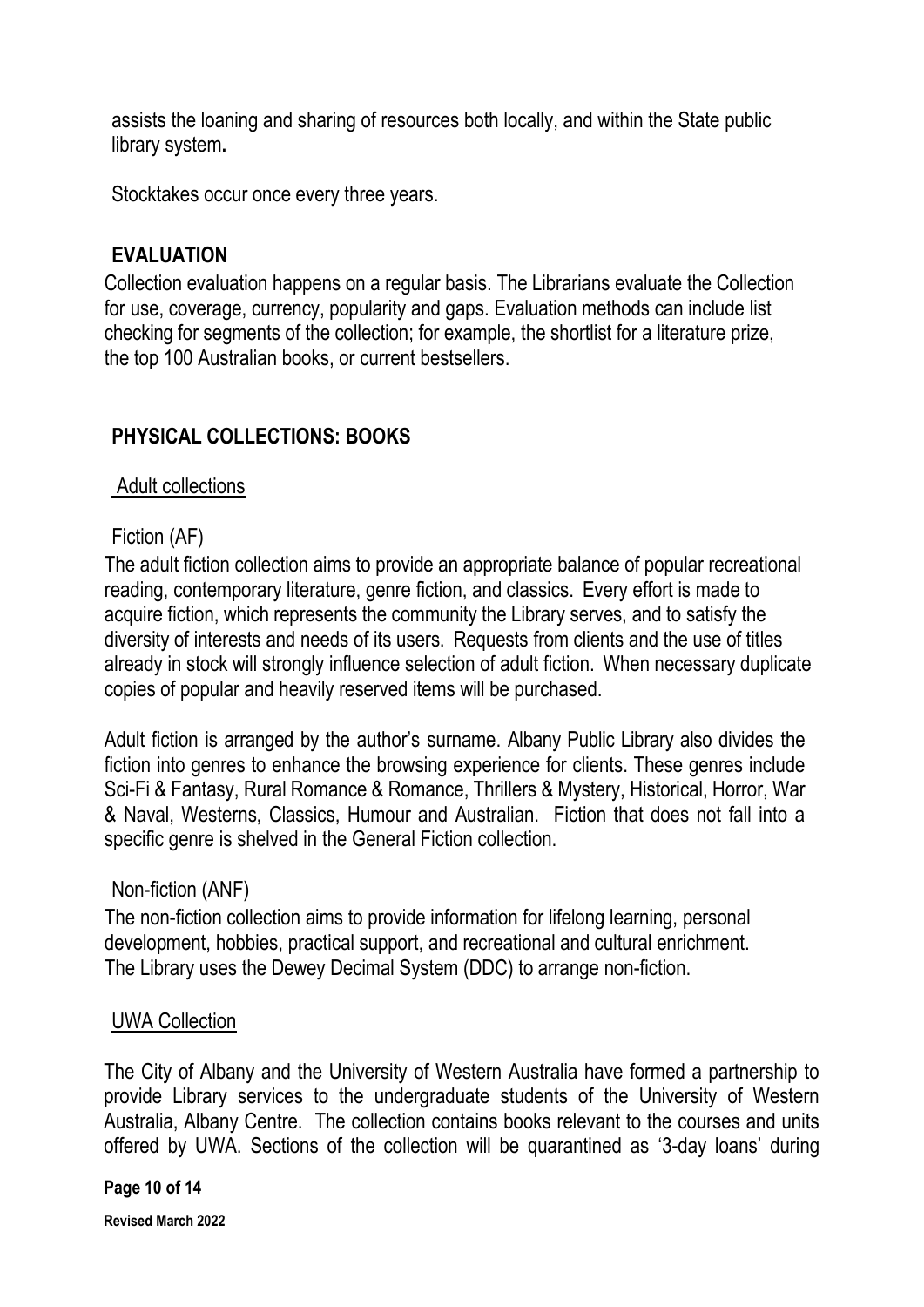University semesters and available only for UWA Albany students. When no longer required to meet the students' needs items become available to the public.

The UWA collection remains the property of UWA but is maintained and managed by the Albany Public Library's Adult Services Librarian in collaboration with UWA.

#### <span id="page-10-0"></span>Junior collections

<span id="page-10-1"></span>Junior kindergarten (JK)

The junior kindergarten collection consists mostly of picture books and board books for infants and preschool-age children. This collection aims to cater for a range of ages and reading levels and includes fiction and some non-fiction.

#### <span id="page-10-2"></span>Easy readers

Easy readers comprise a range of introductory fiction intended to cater for new and reluctant readers. The collection also forms an intermediate stage between books for preschool and primary school-aged children. Books are divided into three levels based on reading competence and can be both fiction and non-fiction.

#### <span id="page-10-3"></span>Junior fiction (JF)

The junior fiction collection is provided principally for primary school-age children. Selection is on a similar basis to adult fiction, balancing new and noteworthy titles with the need for popular recreational reading and classics. Consideration is given to the acquisition of popular film and television tie-ins to meet demand. Similar to AF, the JF books are arranged by author surname; however, some popular authors or series will be grouped and shelved together to enhance the finding experience for children and parents.

#### <span id="page-10-4"></span>Junior non-fiction (JNF)

Junior non-fiction materials are selected on the basis of usefulness to younger clients in reflecting popular interests and hobbies, as well as supplementing resources for schoolwork. The non-fiction collection must also cater for a range of reading levels within subject areas.

#### <span id="page-10-5"></span>Young adult (YA)

The young adult collection is aimed at the thirteen to seventeen year age group. It is a transitional collection for the reader moving from children's books to adult books. Young adult materials are selected by the same criteria as adult materials but with the focus on the interests of young people. In recent years the popularity of young adult titles has grown exponentially, and many titles are now read by adults as much as by teenagers.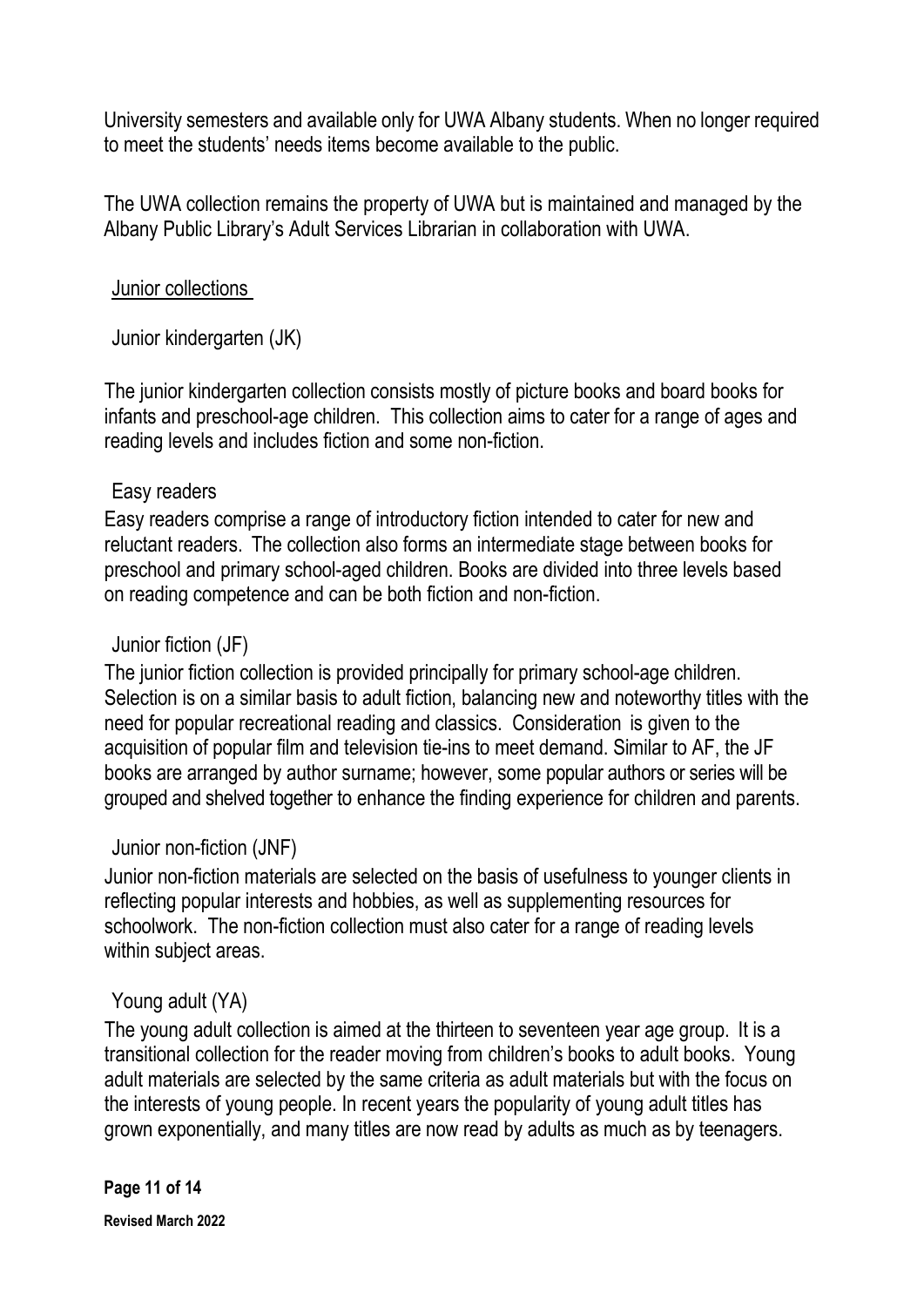#### <span id="page-11-0"></span>Special collections

#### <span id="page-11-1"></span>Community language collection

The Languages other than English (LOTE) collection contains materials in the following languages: Afrikaans, Arabic, Chinese, Dutch, Farsi, French, German, Greek, Indonesian, Italian, Japanese, Korean, Malay, Portuguese, Russian, Serbian, Spanish, Swedish, Tagalog, Tamil, Thai, Turkish, Urdu and Vietnamese and includes both fiction and non-fiction adult titles.

There is a collection of LOTE junior picture books that are in the following languages: Arabic, Chinese, Czech, Dutch, Farsi, French, German, Greek, Hebrew, Indonesian, Italian, Japanese, Korean, Malay, Polish, Portuguese, Russian, Spanish, Tagalog, Thai and Vietnamese. Other language materials may be added as demand is identified and materials become available.

<span id="page-11-6"></span><span id="page-11-5"></span><span id="page-11-4"></span><span id="page-11-3"></span><span id="page-11-2"></span>Other collections and materials **Aboriginal Newspapers** Stay on your feet packs Home energy audit kits Books on Prescription resource Magazines **Jigsaws** 

#### <span id="page-11-10"></span><span id="page-11-9"></span><span id="page-11-8"></span><span id="page-11-7"></span>Albany History Collection

Items that relate directly to the Albany area, including ephemera produced by the Council and locally produced information and history, are collected with the aim of preserving local information for current and future interest. Most items will be made 'Not for loan' to reflect their irreplaceable nature.

The Albany History Collection will also keep copies of books written by local authors (includes both adult and junior titles). For further information related to the development and management of the Albany History Collection see: Albany History Collection Development Policy.

#### <span id="page-11-11"></span>Collections: other formats

The Library provides a wide range of fiction and non-fiction in multiple formats. The criteria for these are the same as for books, with caveats depending on cost, popularity and availability. The following formats occur in both Adult and Junior collections:

- DVDs and B lu-rays (in Australian region format with Australian classifications)
	- o Movies

**Page 12 of 14**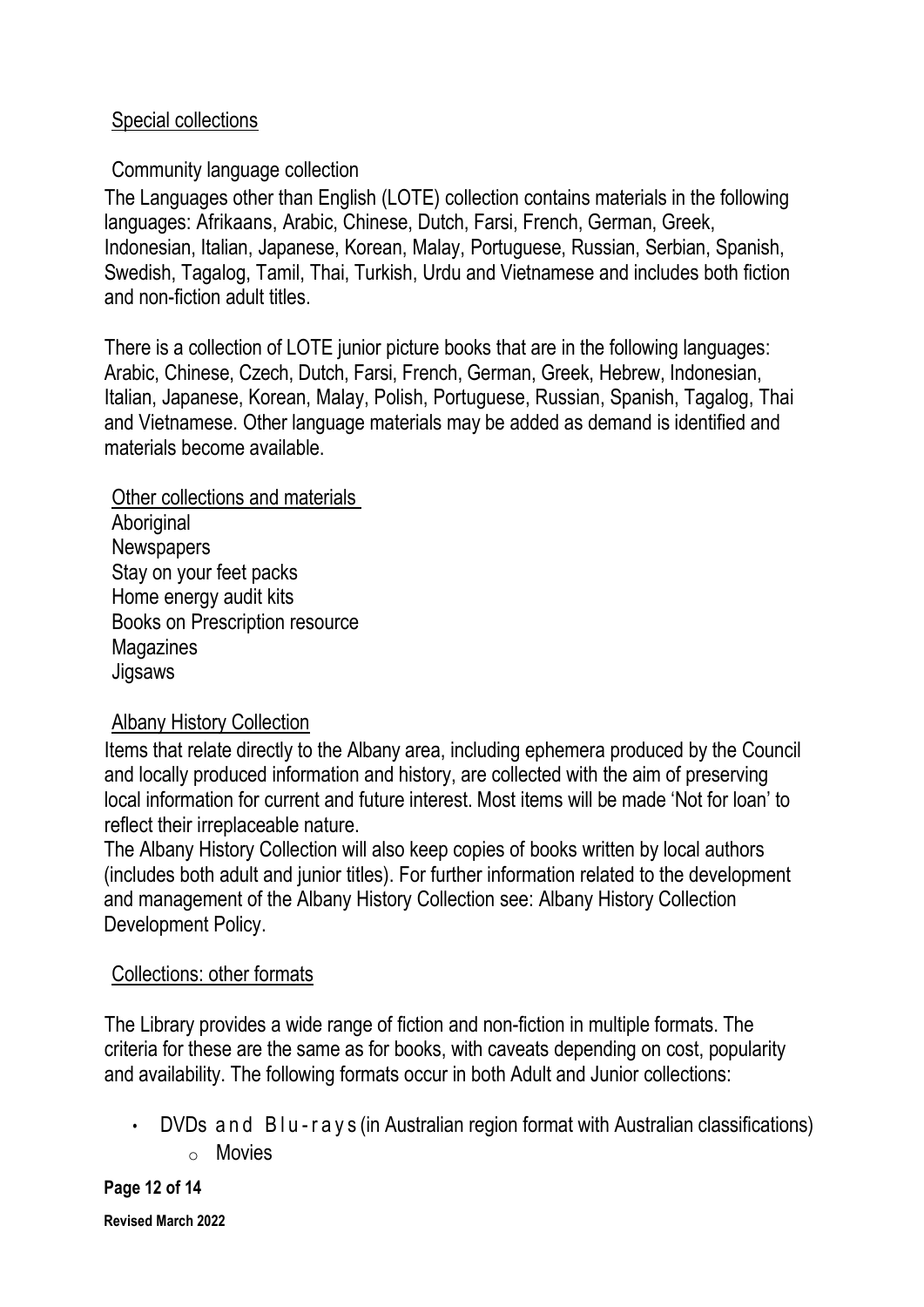- o TV series
- $\circ$  Documentaries and instruction
- Audiobooks
	- $\circ$  On MP3 disc
	- $\circ$  On CD if MP3 disc not available.
- Large print books
- Magazines and newspapers
- Graphic novels

#### <span id="page-12-0"></span>Toys & kits

The Library currently provides various kits (e.g. Story Bags and puzzles) for loan including jigsaws also for adults.

Varieties of special kits are also available (e.g. Stay on Your Feet Packs)

#### <span id="page-12-1"></span>Collections: Other considerations

#### <span id="page-12-2"></span>**Donations**

The Library will accept donations of materials from members of the public, with the exercise of discretion by Librarians in the acceptance of donations. Once accepted, the Library reserves all rights over the items.

Items accepted for donations, but not included as part of the Collection, will be sold in the Library's book sale, or recycled.

#### <span id="page-12-3"></span>Purchase requests

Wherever possible, client requests will be satisfied with reservations on locally-held items or by placing inter-Library loan (ILL) requests if the request falls within the SLWA Inter-Library Loans Policy. If the request cannot be satisfied by either of these options. Patrons can submit a purchase request through the Library website, or by speaking with a staff member. Library staff may also create a purchase request when they are certain an item is unavailable any other way.

Purchase requests for the Library service are guided by the outline in the section above. Where an item is not available for purchase through any of the Library's available channels, notification will occur and the request cancelled.

Librarians manage all requests in a timely manner; however, there is no guarantee of receiving the item within a set timeframe.